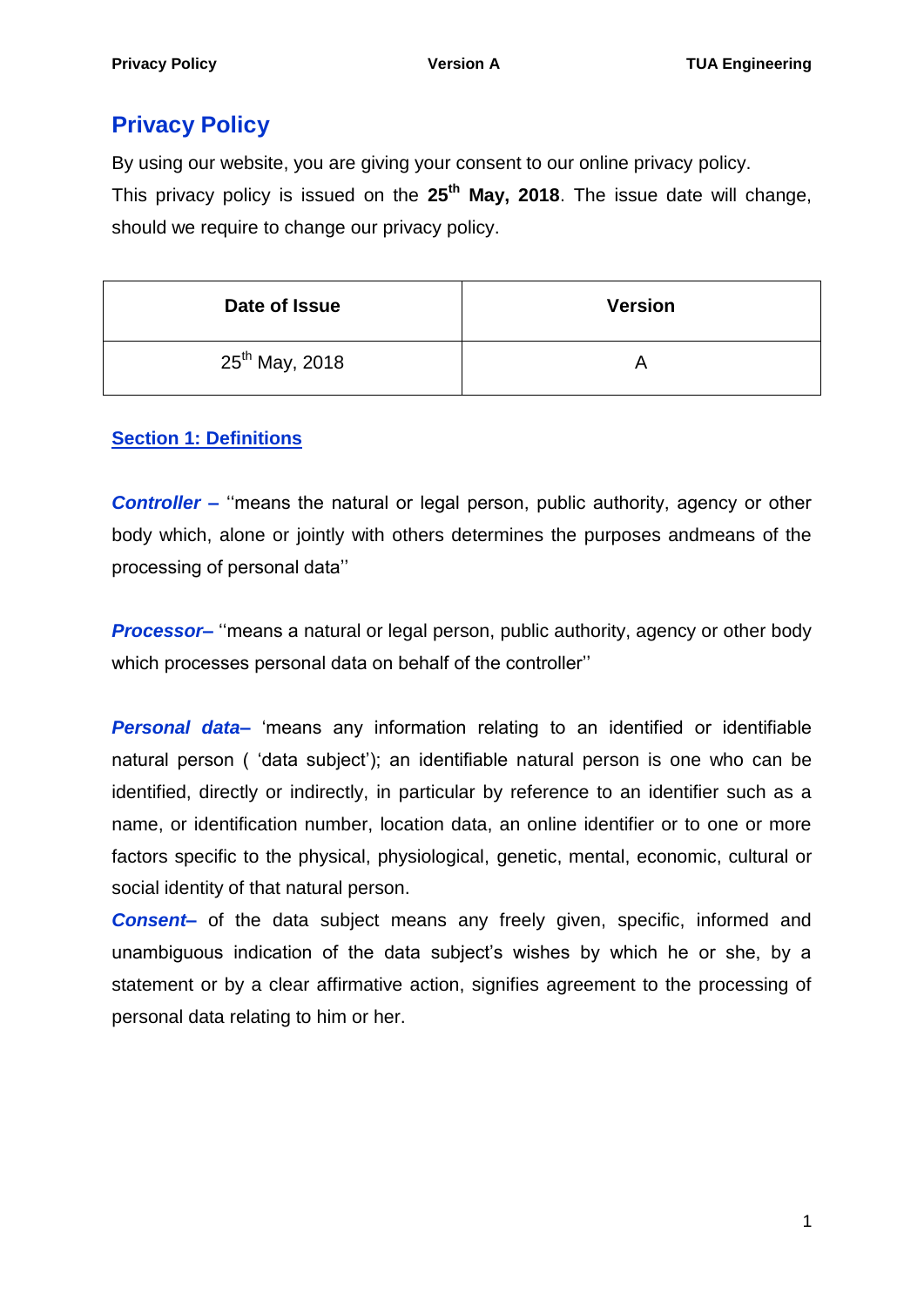# **Section 2: Who is collecting data?**

TUA Engineering is committed to maintain the privacy of their website visitors and clients. Throughout this privacy policy , we define how we obtain, store and handle your personal data , when you utilise our website, [www.tuaeng.com,](http://www.tuaeng.com/) or when your personal data is obtained and collected in another manner. You can contact us on [info@tuaeng.com](mailto:info@tuaeng.com) should you require any further information or clarification about our privacy policy.

# **Section 3: What data is being collected?**

TUA Engineering Ltd. collects data through requests that are sent to the organisation via email or through the online form request that is on the contact page of the website. This includes any request for general information about a product or service, request of a quotation on a particular service or product or a request of a maintenance service. The personal information that is collected through this means and may be asked for are ;

- Your full name and surname,
- Location address,
- E-mail address,
- Telephone/ Mobile number.

In order to support you for specific requests, we may also ask you the total number of residents in the household or unit where the service is required, as well as general information about any specific request with regards to water treatment service that is being requested from your end to our company.

Should you not communicate with us through any of the above either by email or through our website, you can therefore visit our website anonymously.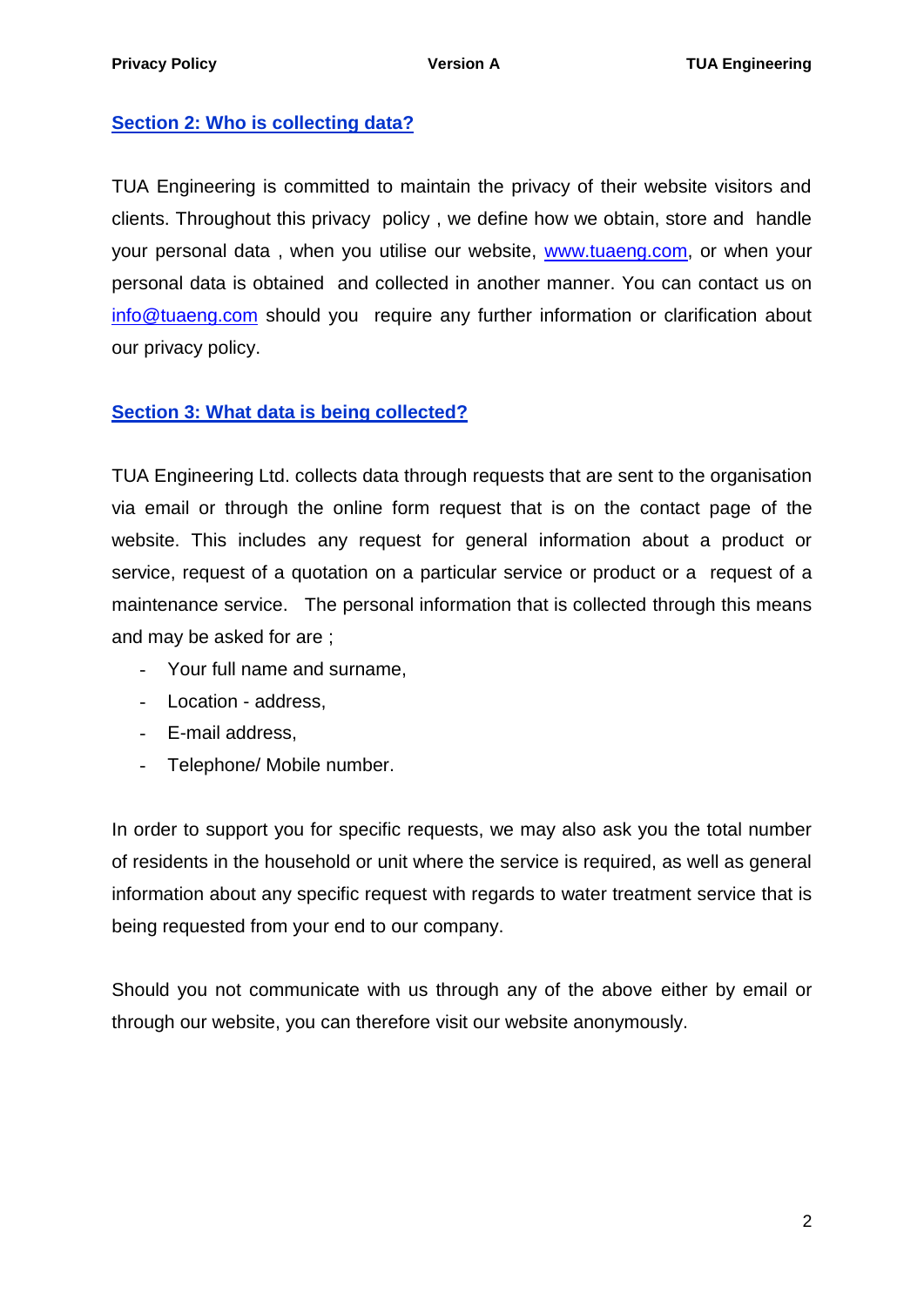#### **Section 4: What is the legal basis for processing the data?**

The legal basis for the processing of data is first and foremost to provide the justification of the processing activities that are carried out by TUA Engineering Ltd., that include any contractual obligations that are part of the foundation of conducting business operations, processing of data that may be processed for the proper administration of our business, for providing our services and to communicate with you. These are the legal basis for the processing for which you are granting your consent.

#### **Section 5: Will the data be shared with any third parties?**

TUA Engineering Ltd. do not transfer any personal information to  $3<sup>rd</sup>$  parties. This, does not include trustworthy  $3<sup>rd</sup>$  parties who are required to process personal information in the operation of our website or when conducting business with you, as long as these parties agree through formal written agreements to keep this information confidential.

#### **Section 6: Third party links**

TUA Engineering Ltd. may occasionally include  $3<sup>rd</sup>$  party links of collaborations for instance on our website. These other sites have their own privacy policies and we do not take any form of responsibility or liability to the content or activies of these sites. Should you have any concern on the thruthfulness of these  $3<sup>rd</sup>$  party sites, we welcome any feedback accordingly.

### **Section 7: How is the personal information used ?**

The personal information requested, collected and stored are kept exclusively for the intention to provide a service to you. No information will be utilised for marketing purposes without your explicit consent by utilising the opt-in criteria that is found in our online contact us form. Should you wish to opt out from this criteria, you are free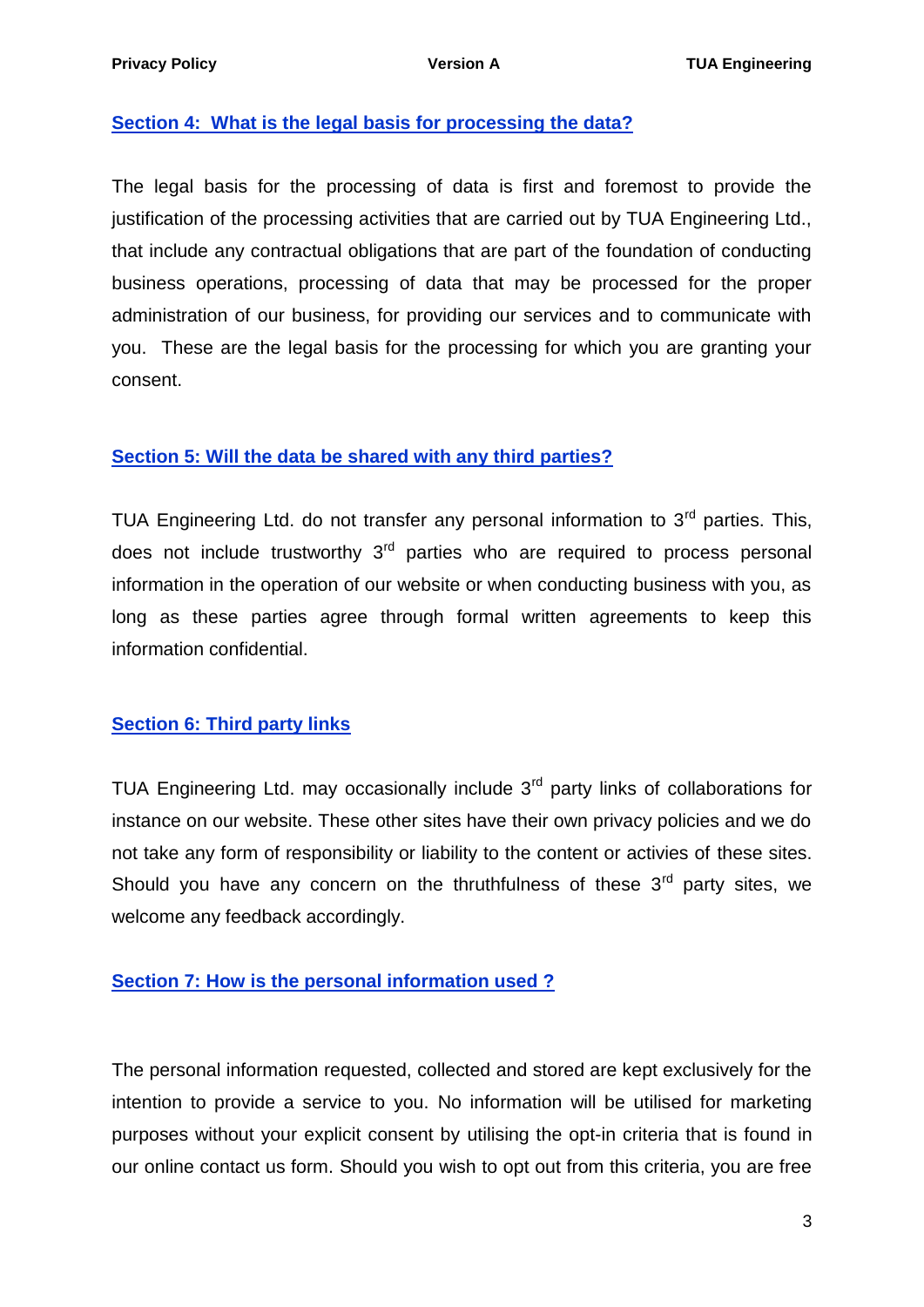to do so, by recontactacting us through the online form under the section 'Privacy Information' and list down that you wish to remove your information from our marketing section. This opt out can also be done, by sending us an email on [info@tuaeng.com.](mailto:info@tuaeng.com)

### **Section 8: How long will the data be stored for?**

The data will be stored for a period of time that the company has as legal obligations to keep the data in case of an effective sale or service agreement. We ensure that all the data that we hold is accurate and up to date. In case of marketing consent, your personal data will be stored until you inform us to erase it from our marketing list.

### **Section 9: What rights does the data subject have?**

You have the right to be provided with clear and transparent information about the privacy policy of our company. The privacy policy is available online, and is subject to change through which we will indicate in the respective versioning. In terms of data protection legislation, you have the following rights ;

- **The right to request the information and access to your personal data**

This is referred to as subject access , whereas you as a data subject have the right to obtain a copy of your personal data as well as possibly other supplementary information. This rights includes a confirmation that we are processing our personal data, a copy of this data, the purpose of this processing, information about the retention period for storing the personal data. All this information will be provided to you free of charge.

#### - **The right for rectification and erasure**

Data subjects have the right to have inaccurate personal data rectified, which will depend also on the purposes for the processing.

- **The right to object and automated individual decision-making**

In some circumstances, data subjects have the right to object to the processing of their personal data. In addition, the data subject shall also have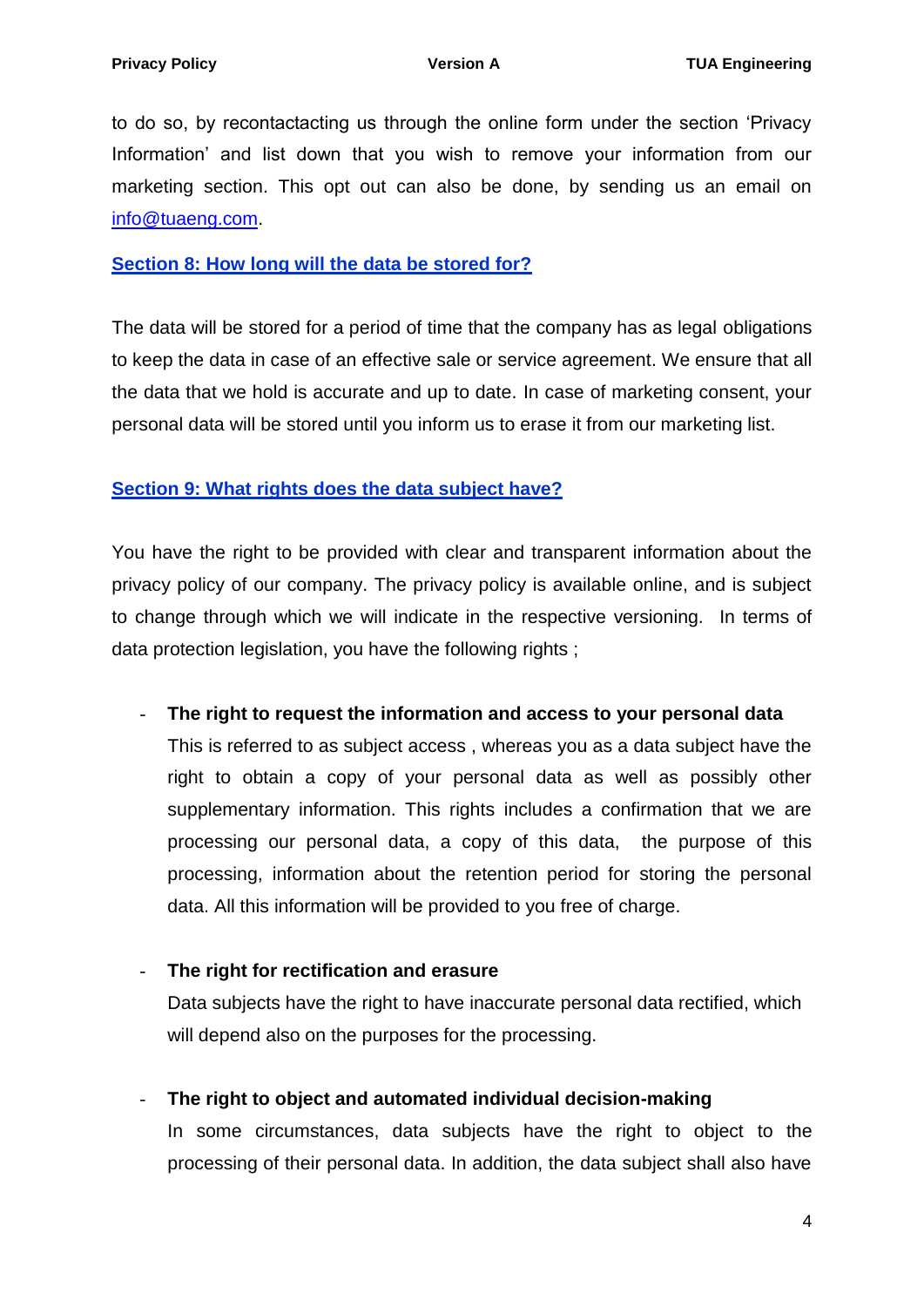the right not to be subject to a decision based solely on automated processing, including profiling, which produces legal effects concerning him or her or similiary significantly affects him or her.

### - **The right to erasure**

In some circumstances, you have the right as data subject to the erasure of your personal data without delay

### - **The right to restrict processing**

In some circumstances, you have the right as data subject to restrict processing of your personal data.

### - **The right of data portability**

In some circumstances, you have the right as data subject to request a portable copy of your personal data.

### - **The right to withdraw consent**

To the extent that the legal basis for our processing of your personal information is consent, you have the right to withdraw that consent at any time. Withdrawal will not affect the lawfulness of processing before the withdrawal.

#### - **The right to complain to a supervisory authority**

As a data subject, you have the right to submit a complaint with the local supervisory authority responsible for data protection.

# **Section 10: Cookies**

Google or our web hosting service may be using cookies on our behalf.